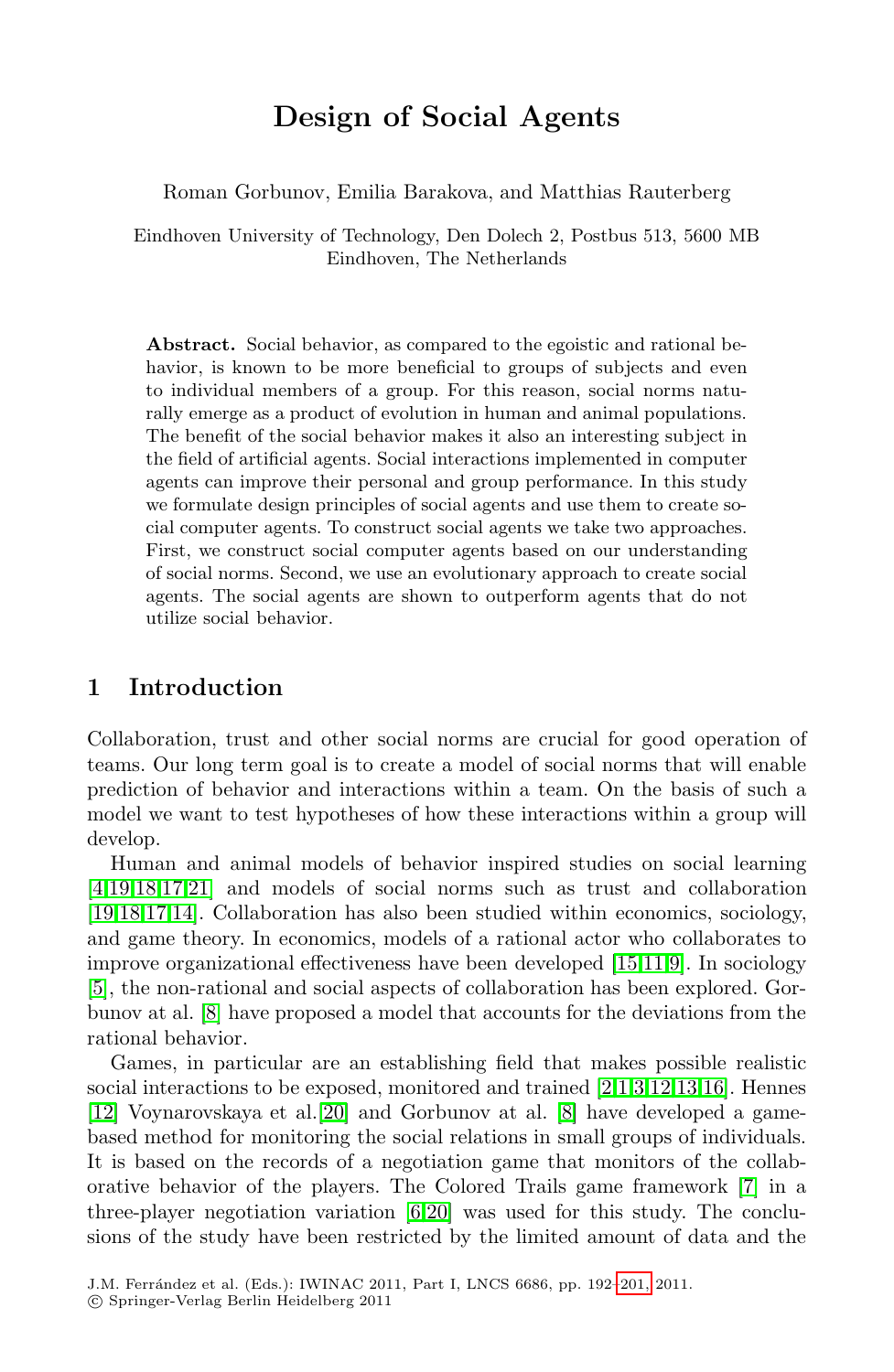difficulties to constrain the experiment by having a control over one or several individuals.

We propose to use a multi-agent system approach for the purpose of creating an agent-based support tool for team collaboration as a first step towards prediction of conflicts in small teams of people. We design the agent-players that in controlled manner can express collaborative or egoistic behavior. We hypothesize that the agent with persistent collaborative behavior will be more successful in collaboration game. We also expect that the outcome of the experiments will give us better insights of how to improve the agents so they can be used as a controlled substitute of a human player.

Moreover, we want to understand the mechanism of collaborative behavior, i.e. how collaboration is maintained, how to avoid exploitation of collaborative agents. This understanding will help us interpret the data from MARS 500 experiment [12,20,10].

# **2 Methods**

#### **2.1 Settings of the Interactions**

In our study we use the prisoner dilemma, a classical problem in the game theory, which used to study collaborative behavior. Every player can chose either cooperation or defection. If both players choose to cooperate, than they get 3 points each. In contrast, every player gets only 1 point if both of them choose to defect. In other words, the mutual cooperation is more beneficial than the mutual defection. On the other hand, the defection is always more beneficial than then cooperation under any given strategy of the partner. If one player defects and another one cooperates than the defecting and cooperating player get 5 and 0 points, respectively. Because of the above mentioned properties of the game, players face a dilemma: to cooperate or to defect.

In our study the interaction between two players (computer agents) is organized in the following way. One of the agents starts the game by choosing one of the two available moves (cooperation or defection). Another agent "sees" the move chosen by the first agent and uses this information to make its own move. After two agents made their moves, each of them gets points determined by the above given payoff matrix. The third move is made by the first agent. The third and the second moves together determine another portion of points that will be delivered to the two interacting agents. In other words, the second move determines the payoffs two times (first, in combination with the first move and then in combination with the third move). The agents make subsequent moves in the above described way until a predefined number of moves is made.

### **2.2 Model of the Agents**

To formalize algorithms imbedded into the computer agents we consider a model similar to the Turing machine. Every agent has a fixed and limited number of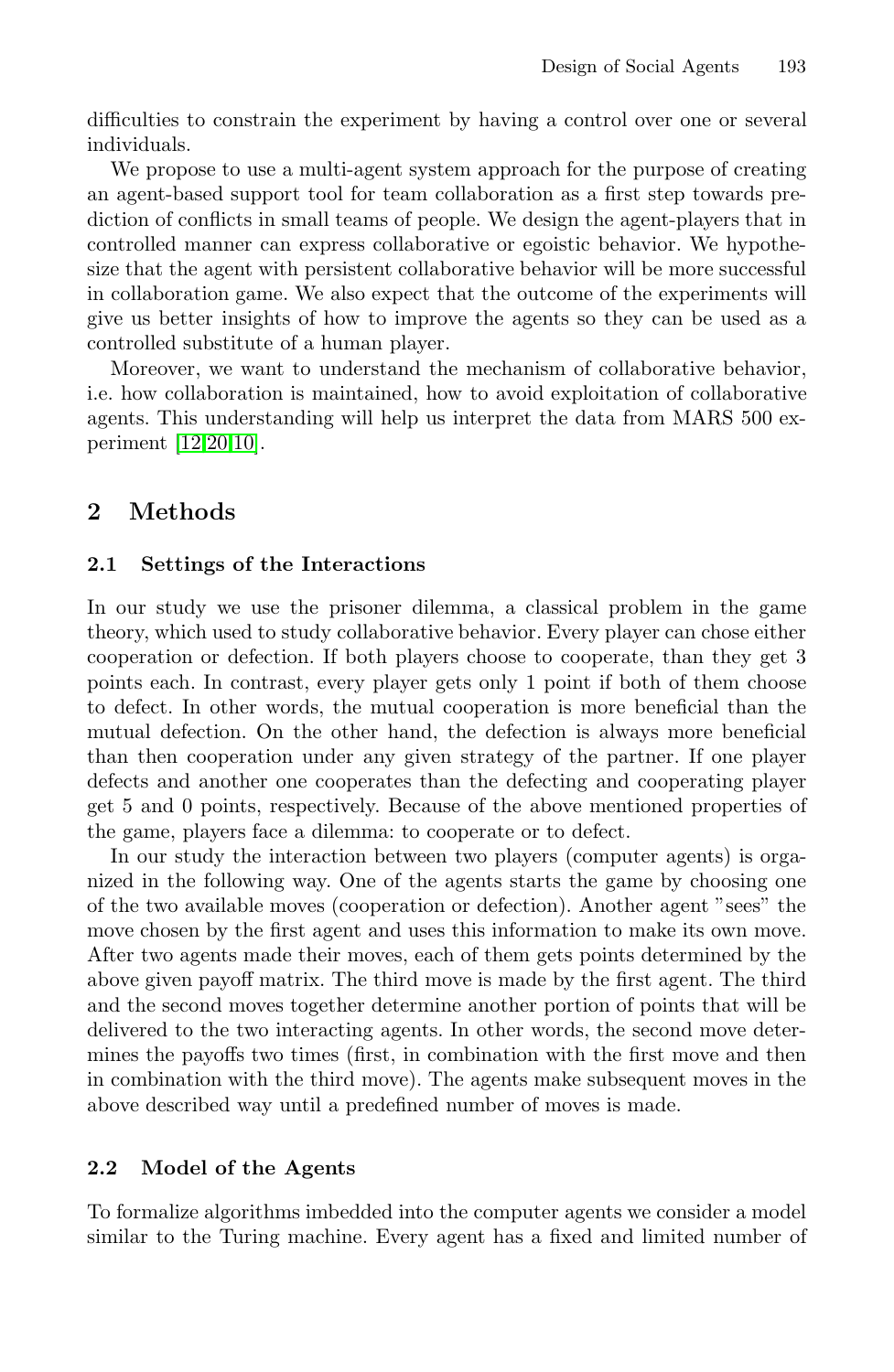internal states. The previous move of the partner is considered as the input for the algorithm. The input and the internal state of the agent determine its output (the next move) that can be either cooperation or defection. The mapping of the inputs and internal states into the output is given by a fixed matrix. Additionally to the generation of the output the agent changes its internal states. The new internal state, like the output, is determined by the input and previous internal state. The mapping of the input and the current internal states into the new internal states is also given by a fixed matrix.

#### **2.3 Design Principles**

The maximization of the personal benefit of an agent in a sequence of interactions with a random partner is the main design criterion that we used for the construction of the social computer agents. In other words, our intention is to create an egoistic agent whose the only goal is to maximize its own benefit in the environment populated by other agents whose playing strategies are not known.

In the prisoners dilemma the defection is always the most beneficial choice independently on what choice, defection or cooperation, is made by the partner. As a consequence, the agents, that are rational in the classical game theory sense, always choose to defect. In other words, the rational agents demonstrate mutual defection that is known as Nash equilibrium for the prisoners dilemma. Further on we will call the agents of this kind as "defective" agent.

The permanent defection is one of the two simplest possible strategies and the permanent cooperation is the second one. We will call the agents that permanently cooperate as "cooperative" agents. This strategy can also be considered as a rational one since the mutual cooperation is more beneficial than the mutual defection.

However, it has to be emphasized that the cooperation is beneficial only if it is reciprocal. The cooperation with an agent that defects can be considered as an exploitation of the cooperative agent by the defective one. This kind of interaction is very beneficial to the exploiting agent and very unbeneficial to the exploited one. Thus the cooperative agent cannot be considered as a successful solution for the environment populated by agents of different kinds.

To prevent an exploitation by a partner the agent should exhibit a reciprocal behavior (defect with the defective agents and cooperate with the cooperative agent). We will call the agents of this type as "reciprocal" agents. The reciprocal agents can be considered as more successful than the above introduced defective and cooperative agents. In contrast to the cooperative agents, the reciprocal agents cannot be exploited by the defective agents since they will behave defectively with the defective agents. In contrast to the defective agents, the reciprocal agents will establish and maintain cooperation with each other if they are constructed to start from the cooperative move. The weak point of the reciprocal agents is that they are not able to exploit cooperative agents. In other words, the reciprocal agent cooperates with its partner even if it is not a necessary condition for the cooperation of the partner. This kind of behavior is in a disagreement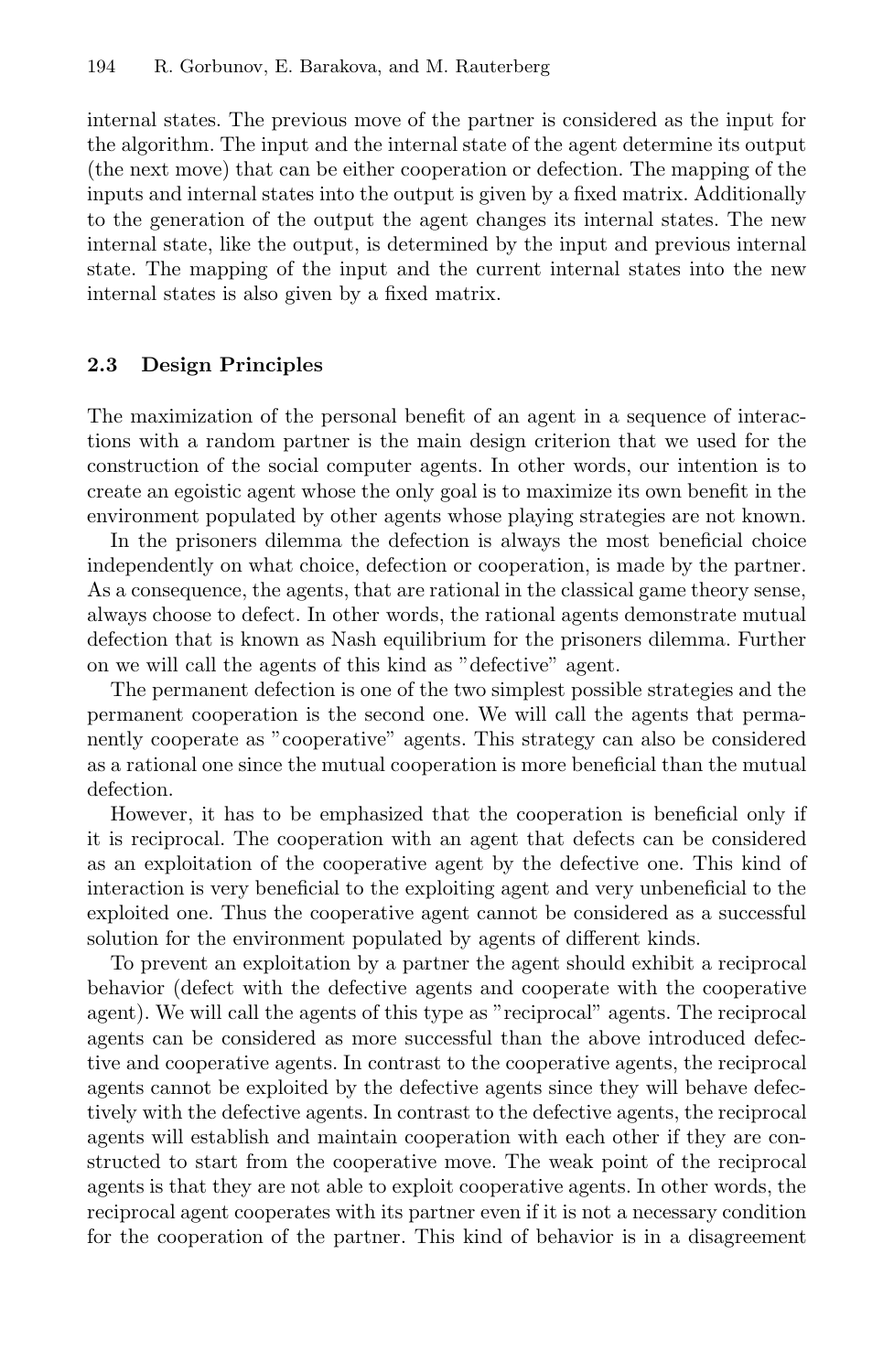with the above introduced goal to find a behavior that maximizes the personal benefit of the agent.

The above described requirements can be summarized in the following list of the social skills that have to be embedded into the social agents:

- To avoid the exploitation by the partner, the social agent should be able to reciprocate defection of the partner (react defectively on the defection).
- To maintain the cooperation, the social agents should be able to reciprocate the cooperation of the partner (react cooperatively on the cooperation).
- To establish the cooperation, the social agents should be able to propose the cooperation in the phase of the mutual defection (react cooperatively on the defection).
- To exploit the partner, the social agents should be able to try defection in the phase of the mutual cooperation (react defectively on the cooperation).

As we can see, the above described requirements can be competing. So, the agent needs to be able to decide what logic to apply at the current stage of the interaction. Moreover, the agent needs to remember the responses of the partner. In more details, it should not keep trying to establish a cooperation if all these attempts fail. Similarly, the agent should not continuously try to exploit its partner if it sees that these attempts are not successful. On the other hand, the agent should not cooperate if it is not required for the cooperation of the partner.



**Fig. 1.** Schema of the constructed social agent

We implement the above described design principles by the following algorithm. The agents start cooperation by proposing cooperative move as a response on the defective move of the partner. Doing that agent switches to the state of cooperation (*CN* in the Fig.1). If partner answers defectively on cooperation initiated by the agent, the agents switches to the cooperation-failed  $(CF_n)$  states. In this state the agents never initiates a new cooperation. If partner starts cooperation, the agent will defect, immediately or after several steps of cooperation, to check if its partner can be exploited. In more details, for several steps agent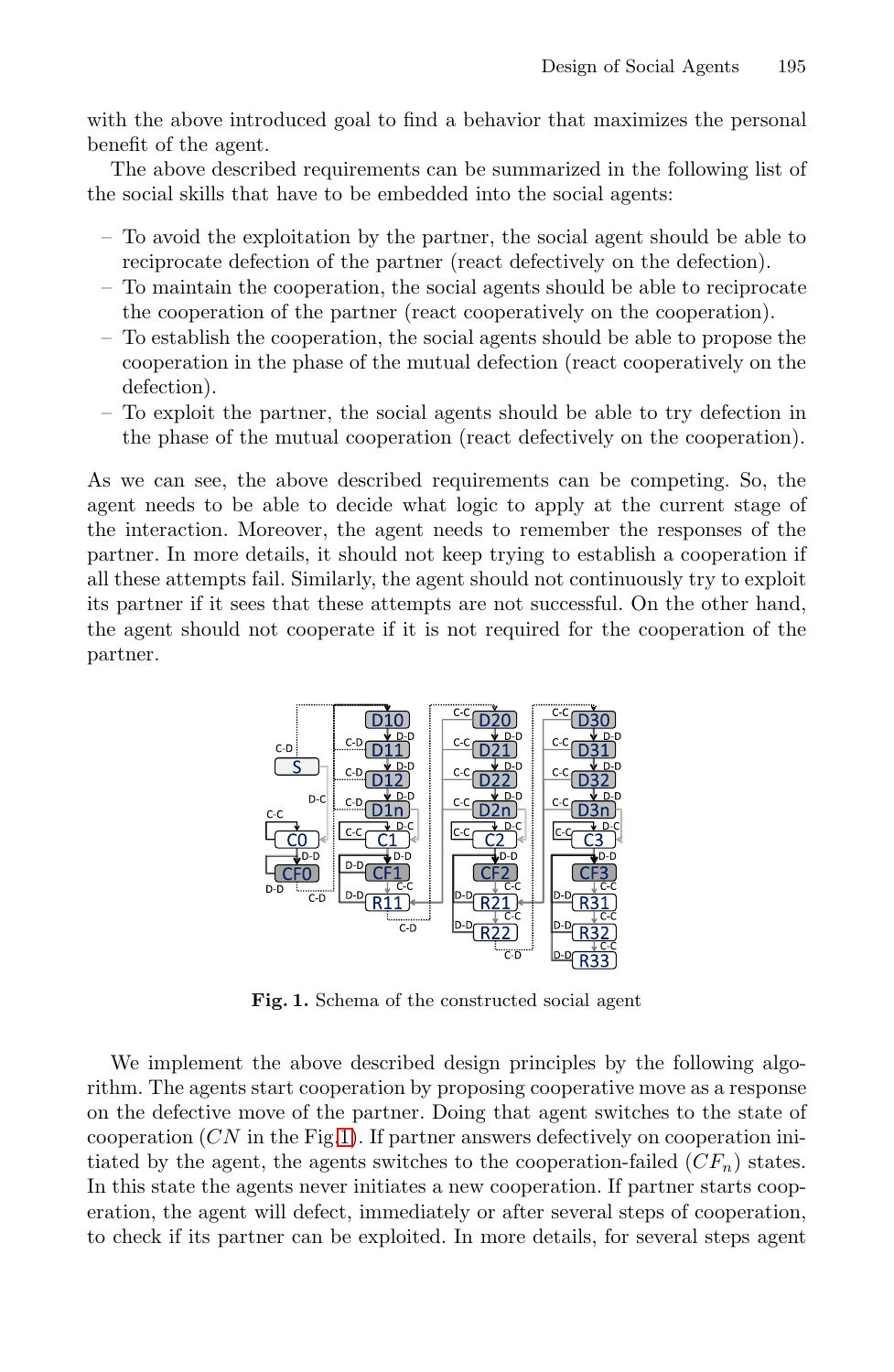#### 196 R. Gorbunov, E. Barakova, and M. Rauterberg

<span id="page-4-0"></span>plays only defectively. If at t[hi](#page-4-0)s stage the partner made at least one cooperative move, the agents concludes that exploitation was successful and try to exploit the partner again. If the agent has already tried to exploit after *n* steps of cooperation and this attempt failed, the next attempt to exploit will start after  $n+1$ steps of cooperation. If the agent tried to exploit after *Nmax* steps of mutual cooperation and this attempt failed, it never tries to exploit again. After every unsuccessful attempt of exploitation agents tries to establish cooperation. More details about the algorithm are given in the Tab.1. In this table different columns and rows represent different inputs (moves of the partner) and internal states of the agents, respectively. The cells of the tables contain outputs (moves of the agents) and a new state of the agent. The defective and cooperative moves are denoted as  $\ominus$  and  $\oplus$ , respectively.

**Table 1.** Algorithm of the Constructed Social Agent

| Internal State  | Cooperative input           | Defective input           | No input      |
|-----------------|-----------------------------|---------------------------|---------------|
| S               | $\ominus$ , D <sub>10</sub> | $\oplus$ , CO             | $\oplus$ , CO |
| D <sub>10</sub> | $\ominus$ , D <sub>10</sub> | $\ominus$ , D11           |               |
| $_{\rm C0}$     | $\oplus$ , C <sub>0</sub>   | $\ominus$ , CF0           |               |
| D <sub>11</sub> | $\ominus$ , D <sub>10</sub> | $\oplus$ , C1             |               |
| CF0             | $\ominus$ , D <sub>10</sub> | $\ominus$ , CF0           |               |
| C1              | $\oplus$ , C1               | $\ominus$ , CF1           |               |
| CF1             | $\oplus$ , R11              | $\ominus$ , CF1           |               |
| R11             | $\ominus$ , D <sub>20</sub> | $\ominus$ , CF1           |               |
| D20             | $\oplus$ , R11              | $\ominus$ , D21           |               |
| D21             | $\ominus$ , D <sub>20</sub> | $\oplus$ , C <sub>2</sub> |               |
| C2              | $\oplus$ , C <sub>2</sub>   | $\ominus$ , CF2           |               |
| CF2             | $\oplus$ , CF2              | $\ominus$ , CF2           |               |

#### **2.4 Evolution of Agents**

In our study we apply an evolutionary optimization to find a well performing agent that can be compared with the constructed one. The evolution starts from a random agent containing the same number of states (12) as the constructed one. At every step of the evolution we perform a random mutation of the agent by changing one element in one of the two matrices that define the agent behavior. If the mutated agent performs better as the parent agent, we replace the parent agent by its child and continue the procedure.

## **3 Results**

An interaction between any two agents can be described by the ordered sequence of moved made by the two agents. If the interaction between the two fixed agents is long enough, the sequence of moves converge to a periodic pattern (because of the limited number of the internal states of the agents). As a consequence the performance of the agents, which is defined as the average score per game,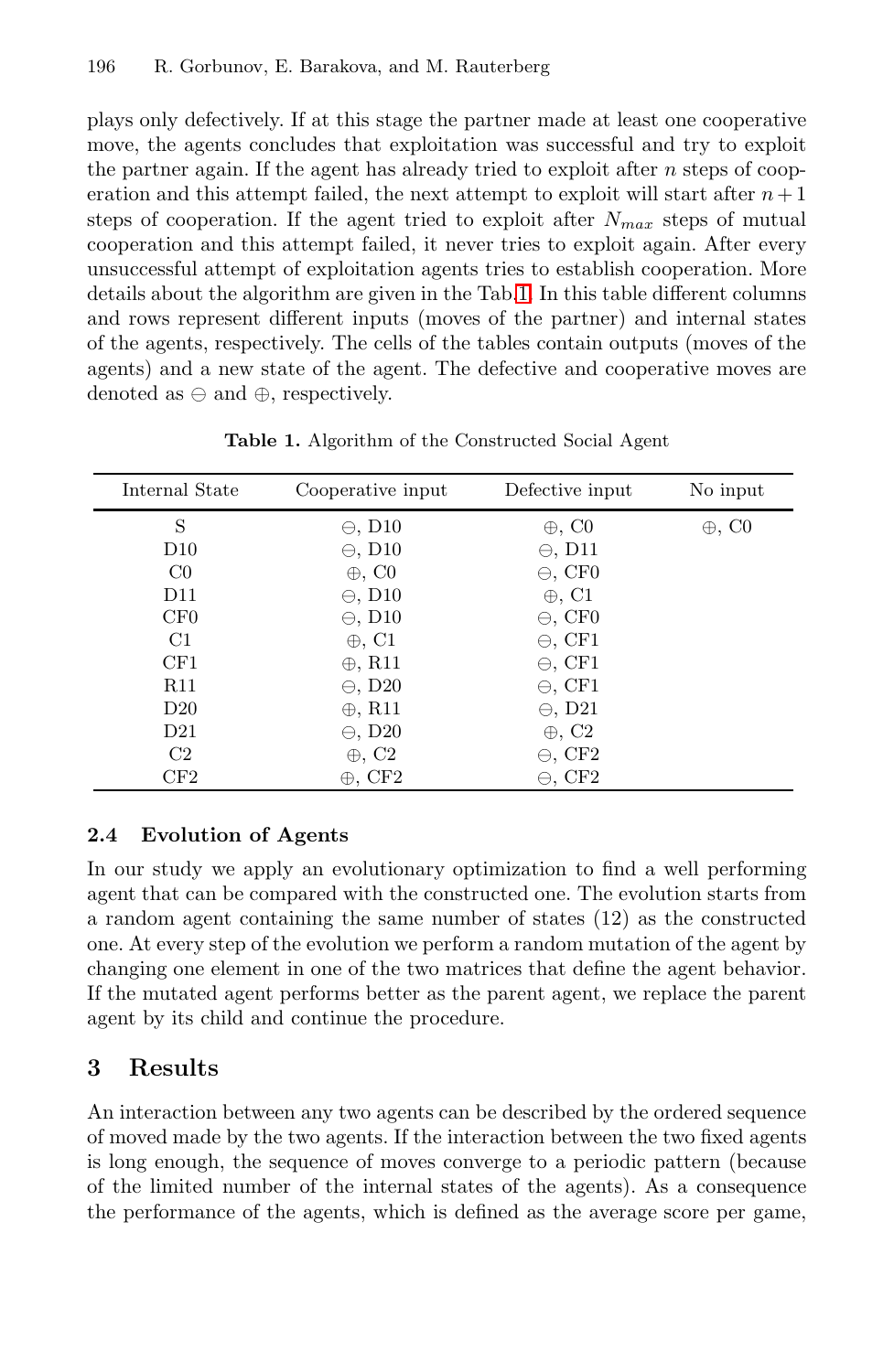depends on the length of the interaction. In particular it is meter if the convergence is reached and, if is the case, at which phased of the periodic patter the interaction is stopped. To get a representative performance of an agent we have to make sure that the interaction between the agents is long enough to suppress the dependency of the performance on the length of the interaction.

The performance of two agents can also depend on which agent started the interaction first. To deal with this ambiguity, for any pair of agents we run two sequences of interaction such that every agent starts one sequence.

For 29 agents we run the interactions containing 1000 steps. We found out that for all considered agents the difference between the performances on the step 999 and 1000 do not exceed 1*.*58 10−<sup>3</sup>. This number is small in comparison with the variation of the performances of different agents, indicating that 1000 steps are sufficient to reach the convergence. Further on we will use this number of games to calculate performance of agents, unless otherwise stated.

The performance of an agent also depends on the partner. Moreover, even if agent *A* outperforms agent *B* while both playing with partner *C* it is still possibe and agent *A* underperforms *B* while both playing with another partner *D*. To get a representative performance of an agent we create a larger pool of random partners and let the agent to play with every partner from the pool. Then the performances of the agent with different partners are averaged to get the representative performance. In our study we populated the pool by agents that have no more than 12 internal states. The probability of an agent to be in the pool does not depend on the number of internal states.

We chose the size of the pool of partners in the following way. For a given random agent we have generated 10 different pools of the same size. Every pool has been used to calculate the performance of the given agent and then the difference between the maximal and minimal performance was calculated. If this difference was larger than 0.1 we double the size of the pool and repeat the same calculations. We start the procedure from the minimal possible pools containing only one partner and grow the pool in the above described way until the difference between the minimal and maximal performances of the considered agent is smaller than 0*.*1. The above procedure has been performed for 7 different random agents. We found out that for the all considered agents the range of the performances [b](#page-6-0)ecame smaller than 0.1 with the pool containing less than 10 thousands agents. Further on pools containing 10 thousands agents are used, unless otherwise stated.

We used the above given values for the length of the interaction and the size of the pool to estimate the performance of the constructed social agent. We found out that the score per game for this agent is equal to approximately 3.16. To get an idea of how good this performance is we have calculated performances of 4855 randomly generated agents. The distribution of the performances of these agents is shown in the Fig.2. As we can see in the figure, the constructed social agent outperform majority of randomly generated agents. In more details, approximately 97.8 % of random agents were outperformed by the constructed agent.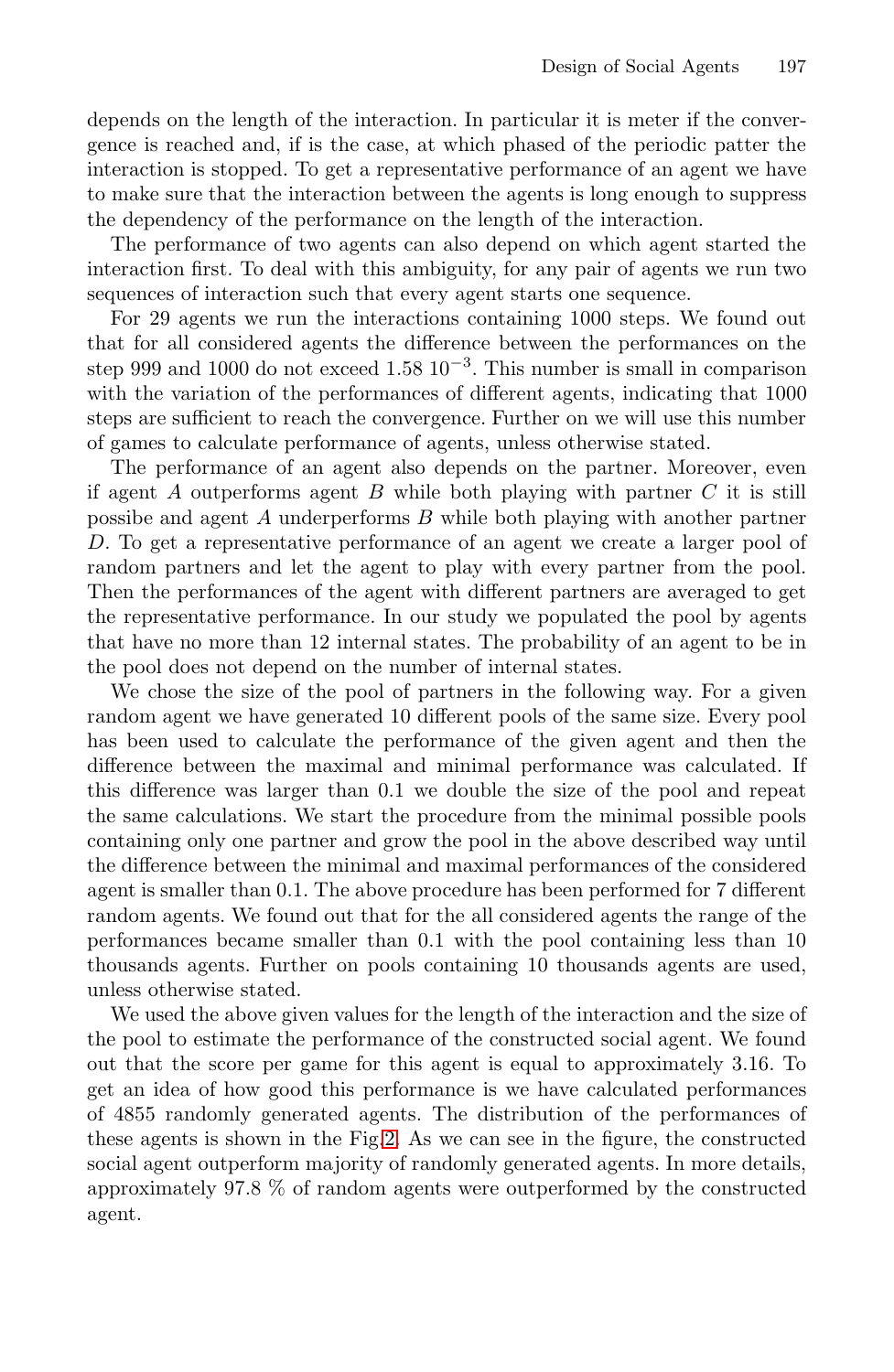

<span id="page-6-0"></span>**Fig. 2.** Distribution of the performances of the random agents

However, we have to note that the performances calculated in this way should depend on the way the pool is populated. In our study we used a procedure in which any two agents, that have the same number of the internal states, have the same chance to be put into the pool. Moreover, the probability of an agent to be added to the pool does not depend on the number of the internal states. In other words we got a "uniform" distribution of the agents in the pool and, as a consequence, the performance of agents, calculated in this way, can be considered as more "representative" or "universal".

However, we need to remember that the assumption of the homogeneous distribution of the agents in the pool is not always valid. In particular, the pool can be populated by artificial agents that were constructed with the intention to increase the personal performance. Or, as another example, the content of the pool can be a product of an evolution. In both cases the chances of an agent to be in the pool are higher if its performance is better.

To overcome the problem of the dependency of the score on the way the pool of partners was generated, we propose to compare performances of two agents by letting them to interact with each other. In more details, we want to model performances of two different agents in the pool that is equally populated by the agents of the two considered types. To model this situation we do not need to use a larger pool because the interactions of a given agent with the partners of the same type will always give the same score per game. The agent of a chosen type needs to interact with one partner of the same type and one partner of another type. Interactions with partner of two different types of agents gives two values of the performance that are then averaged to get the performance of the given agent in the considered situation. The performances of the two agents, calculated in this way, can be interpreted as their abilities to survive, in the evolutional sense, in the pool that is equally populated by the agents of the two considered types. We would like to emphasize that the performances of agents, calculated in the above described way, are not transitive. If agent *A* outperforms agent *B* and agent *B*, in its turn, outperforms agent *C*, it does not necessarily means that agent *A* outperforms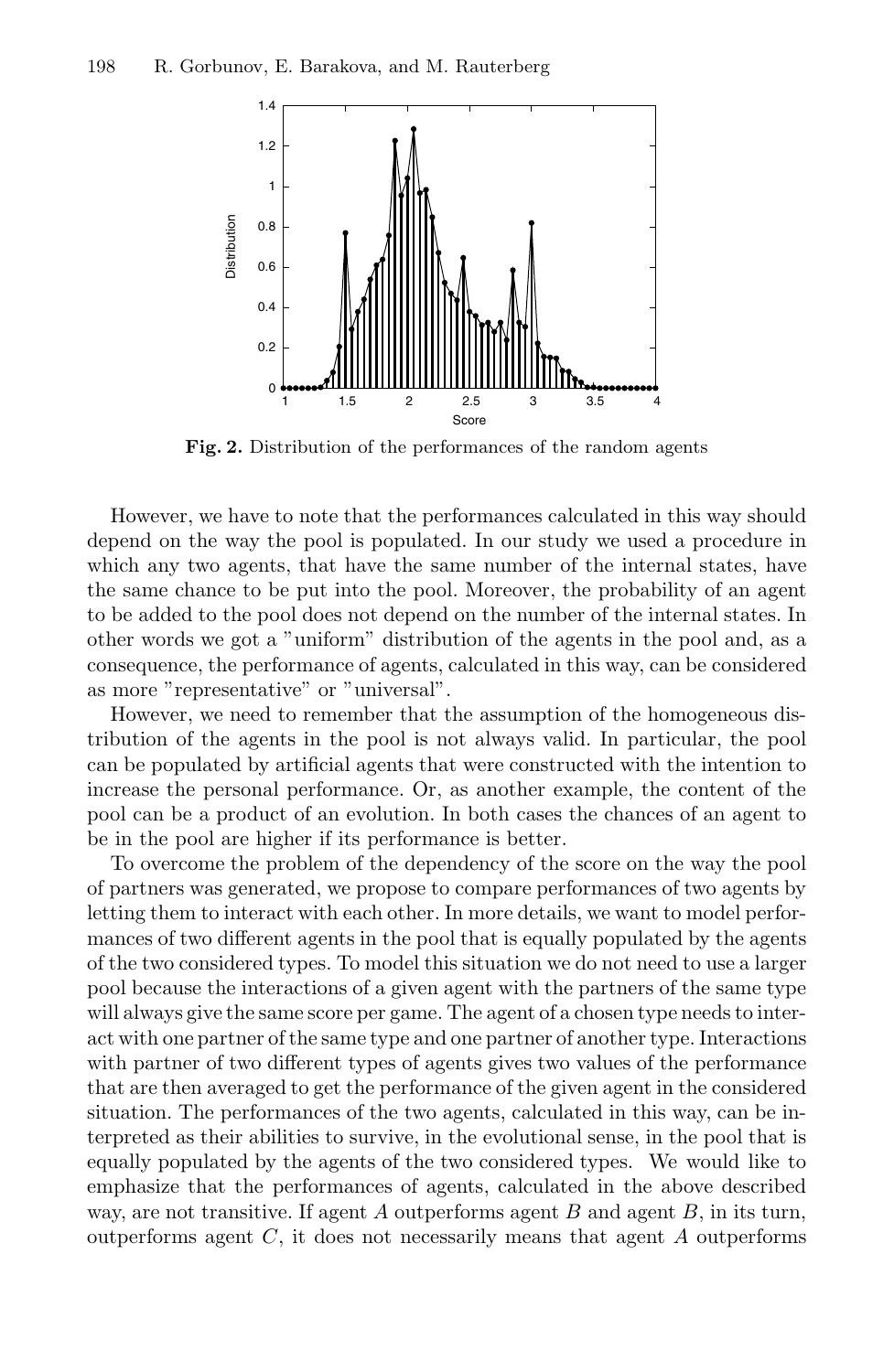agent *C*. As the consequence, the second way to compare performances of agents cannot be used in the evolutionary optimization.

We used the above described procedure to estimate performances of the constructed and evolved agents. The constructed social agent has been compared with 10 thousands randomly generated agents. In more details, for every pair of the random and constructed agent we calculated the performances of the both agents while interacting with each other. The obtained performances are shown in the Fig.3. The x-axis and y-axis correspond to the scores of the constructed and random agents, respectively. As we can see in the figure the performance of the constructed agent was always better than those of the confronted random partner. This represents the fact that the constructed agents cannot be exploited by their partners.



**Fig. 3.** Performances of the constructed and evolved agents compared with the perfomrances of the random agents

In the same way we have estimated the performance of the best agents found by the evolutionary optimization (see Fig.3). As we can see in the figure, the random agents outperformed the evolved one in many cases. In other words the evolved agent does not have mechanisms that protect it from the exploitation. As we have shown before, the evolved agent significantly outperformed the constructed one in the pool of the random partners (with the average score per game equal to about 3.6 and 3.2 for the evolved and the constructed agents, respectively). However, in spite of that fact, we found out that in the pair interactions with the random agents the average performance of the evolved agent was smaller than those of the constructed agent (about 2.6 and 3.1, respectively). It can be explained by the fact that the constructed agent interact with each other better than the evolved agents. The average performance of the constructed agents in the pool of the constructed partner is about 3.0 while the evolved agents in the pool of the evolved partner have performance equal to about 1.7.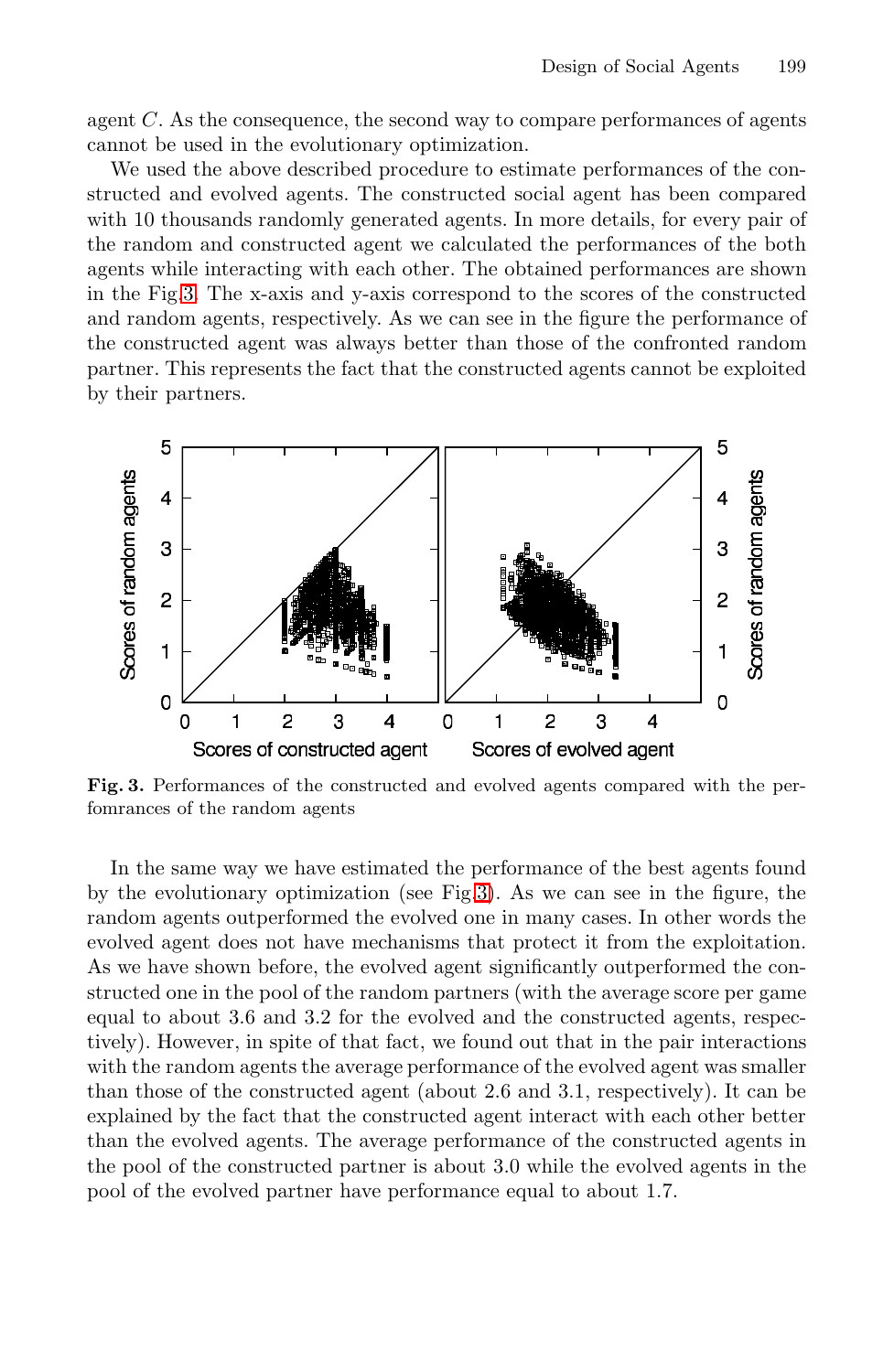# **4 Discussion**

In our study we provided computer agents that are able to increase personal performance by utilizing social interactions with random agents with unknown strategies. In more details, we provided a mechanism that allows agents to establish and maintain cooperation. The presented agents establish and maintain cooperation only if it is necessary and sufficient condition for the cooperative behavior of the partner. Moreover, the constructed agents are able to prevent exploitation by the defective partner. And finally, the presented agents can exploit those partners that allow the exploitation. We have demonstrated that the constructed agents perform outperform majority of random agents and even the agents that have been obtained by evolutionary optimization. In this way we proposed the computational model that describes cooperation and exploitation.

The proposed model provides a mechanism of how collaboration and exploitation can be established and maintained. As a consequence we contribute to a better understanding of these social phenomena. The presented model can be used to identify collaborative and exploiting patterns in humans behavior and, in this way, explain human behavior better. Moreover, the constructed agents mimic human social behavior and, as a consequence, can better play against human players in collaborative computer games.

# **Acknowledgments**

The research reported in this paper is supported by NWO User Support Program Space Research. The project number is ALW-GO-MG/07-13.

# <span id="page-8-1"></span>**References**

- 1. Barakova, E.I., Gillessen, J., Feijs, L.: Social training of autistic children with interactive intelligent agents. Journal of Integrative Neuroscience 8 (1), 23–34 (2009)
- <span id="page-8-0"></span>2. Barakova, E.I., Lourens, T.: Expressing and interpreting emotional movements in social games with robots. Personal and Ubiquitous Computing 14, 457–467 (2010)
- <span id="page-8-2"></span>3. Bekker, T., Sturm, J., Barakova, E.: Design for social interaction through physical play in diverse contexts of use. Personal and Ubiquitous Computing 14 (5), 381–383 (2010)
- 4. Bonnie, K.E., Horner, V., Whiten, A., de Waal, F.B.M.: Spread of arbitrary conventions among chimpanzees: a controlled experiment. Proceedings in Biological Science 274(1608), 367–372 (2007)
- 5. DiMaggio, P.J., Powell, W.W.: The iron cage revisited: Institutional isomorphism and collective rationality in organizational fields. American Sociological Review 48, 147–160 (1983)
- <span id="page-8-4"></span>6. Ficici, S.G., Pfeffer, A.: Modeling how humans reason about others with partial information. In: Proceedings of the 7th International Joint Conference on Autonomous Agents and Multiagent Systems, vol. 1, pp. 315–322 (2008)
- <span id="page-8-3"></span>7. Gal, Y., Grosz, B.J., Kraus, S., Pfeffer, A., Shieber, S.: Colored trails: a formalism for investigating decision-making in strategic environments. In: Proceedings of the 2005 IJCAI workshop on reasoning, representation, and learning in computer games, pp. 25–30 (2005)